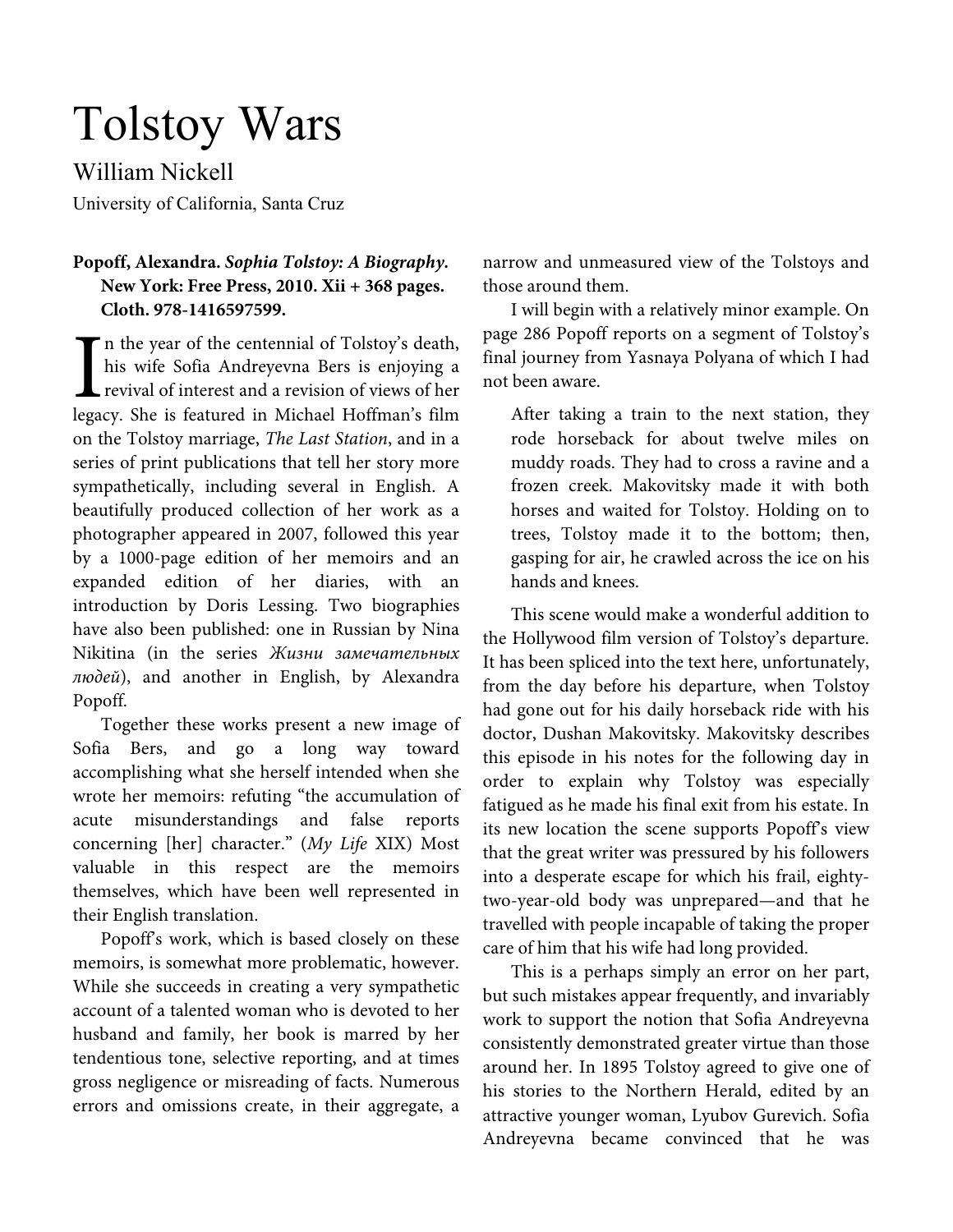motivated by a romantic attraction, and some very difficult scenes followed. Popoff reports that Tolstoy explained his wife's behavior as "the devil of jealousy, insane, groundless, jealousy," but then follows with a parenthetical annotation:

Two years later, in a letter to Sophia, Tolstoy admitted that he had been in love with Gurevich, but that this feeling had only "lasted several days. (218)

The passage to which Popoff refers, however, conveys no such admission. In the midst of a long letter discussing his own jealousy over his wife's continued meetings with the pianist Sergei Taneyev, Tolstoy wrote:

You write that it is painful for you to see Gurevich, even though there was nothing resembling any grounds for the feeling that you associated with her and it lasted several days. What am I supposed to feel after a two-year infatuation and when I have the most obvious grounds, when you, after all that has happened, arranged in my absence daily (or if not daily, it was not on your account) meetings? (PSS 84: 692)

Elsewhere such misrepresentation occurs in whole swaths. A section on page 211 describes the attitude of Sofia Andreyevna and her daughter Tanya toward Tolstoy's associate Vladimir Chertkov as the latter arranged to spend the summer of 1894 near the Tolstoy estate. Popoff:

The disciple rented a cottage within walking distance of the estate and moved in with his wife, Galya, and son, Dima. Daughter Tanya found Chertkov's proximity frightening, explaining in her diary, "He will try to meddle in Papa's work and our way of life, and almost by force will require us to follow his advice and instructions. (211)

Here is the original passage from The Tolstoy Home, from which she quotes:

Chertkov is thinking of spending the summer near Yasnaia. That frightens me and delights me. What frightens me is that he will try to meddle in Papa's and our way of life, and almost by force will require us to follow his advice and instructions. (248)

Popoff has peeled away the balancing "delight," but also neglects to provide a context for better understanding Tanya's comments. At this juncture Tanya was herself committed to the Tolstoyan philosophy and writes repeatedly of her own desire to adhere most strictly to her moral code. A few pages earlier in her diary, for instance, we read the following: "Once more, need most severely to take self in hand, and live sternly, merciless to self, not allow self any embellishments." (244) Clearly she has her own sympathies for the sort of rigid moralism that Chertkov represents, in spite of her anxieties regarding his tendency to act as a monastic elder.

Popoff is determined to depict Chertkov as a malevolent meddler, however, and continues on this course:

Chertkov had recently attempted to turn Tanya against her mother. In February, he wrote Tanya a letter proposing she give up her inheritance and "fine clothes." He also advised her on how to denounce her mother. First, she had to spend time with Sophia, drawing closer to her, to win her trust. When the "maximum of mutual softening" was reached, Tanya should condemn Sophia for opposing Tolstoy's doctrine." (211)

The original passage in The Tolstoy Home however reads entirely otherwise:

I have had a letter from Chertkov in which he writes that I ought to renounce two things property, which has passed to me by Papa's error, and fine clothes. Apart from that, he advises me to spend some days or weeks drawing closer to Mamma, and the moment I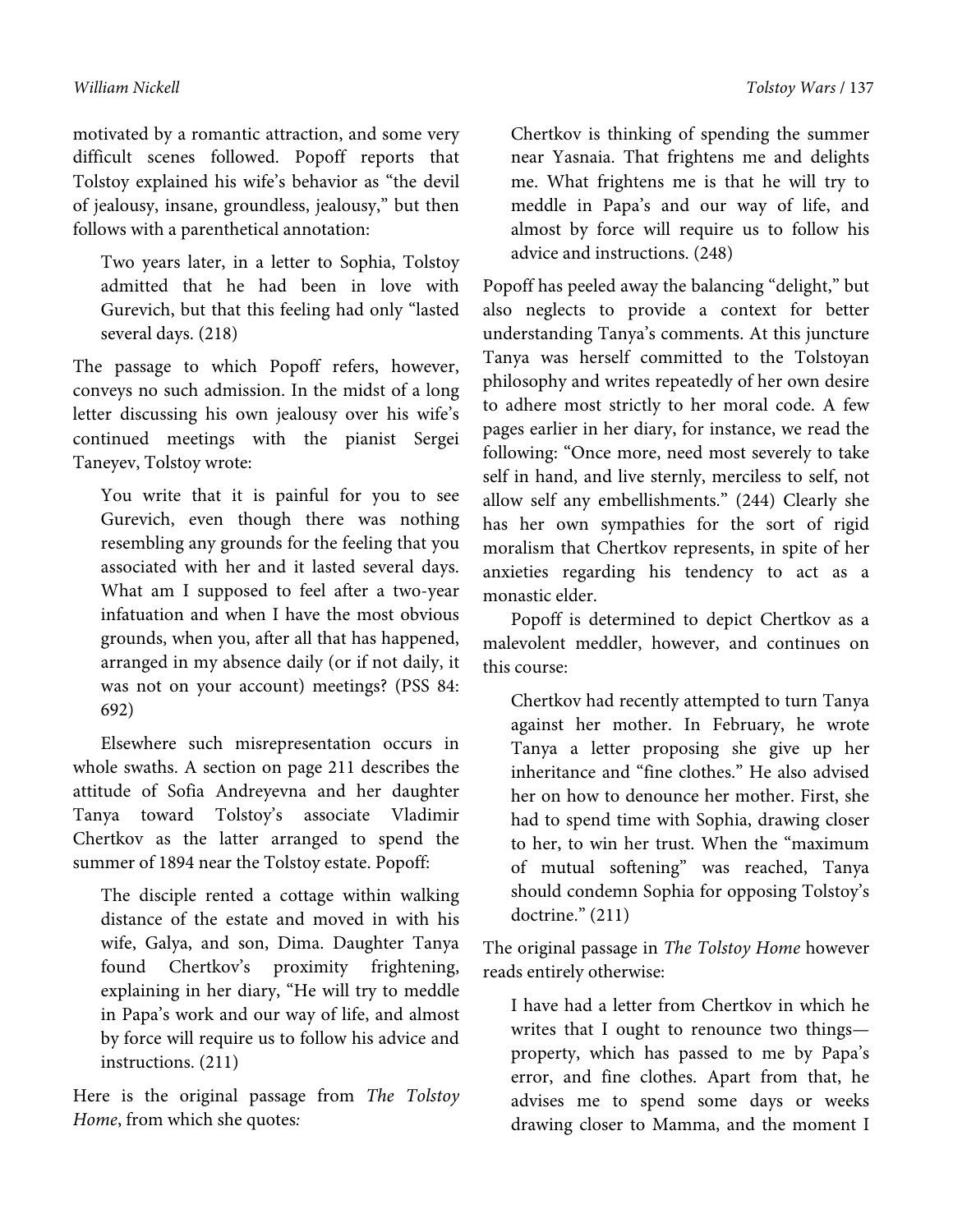reach the "maximum of mutual softening, tenderly, cautiously, yet firmly and without ambiguity to tell her all you think, before God, of her persistent antagonism to God in your father." (207-208)

There is considerable difference between the moralistic cajoling that Chertkov prescribes here and the denunciation and condemnation of her mother characterized by Popoff. Chertkov is hoping that Sofia Andreyevna can be won over to a position more sympathetic to her husband's views. This may have been ill advised, but is considerably less antagonistic than the behavior Popoff describes. Tatiana also makes it quite clear that while she does not agree with Chertkov's practice of mutual criticism, she does not view his suggestion as ill-intentioned:

This doesn't mean that I am irritated with Chertkov. On the contrary, I know what love and care he has put into his letter, and I can bear him nothing but good will. I simply think that he is wrong. (208)

When read in the context of another passage from Tanya's diary, her statement takes on a different light altogether:

A number of times I would have liked to have a really good talk with her [Sofia Andreyevna], but she always begins raising her voice and saying she will buy a revolver and tell the Governor that the whole band of them are anarchists and so forth; very trying, and without departing from the truth I must try to calm her down. I find it easy so long as I pity her and must try to prevent that feeling from passing. (247)

And finally, in the troubling conclusion to her account of this episode, Popoff writes:

She [Tanya] was beginning to doubt Chertkov's sincerity, discovering his double standards. Chertkov and [his wife] Galya said it was wrong for Tolstoy's children to inherit property. Yet their [the Chertkovs'] son, Dima, was well provided for. To Tanya's question as to whether Dima would be left with funds or without, Galya replied, "Of course, with." (211)

When compared to the original passage in The Tolstoy Home one sees that Popoff has entirely missed the mark:

I have become very intimate with Galya. She is a dear woman—sometimes quite a child, though in some respects very grown up and serious. We have had some talk about upbringing, and she said how it hurts to hear dear little Ivan [the Tolstoy's youngest child] talking of Yasnaya being his, and that he is so told. And when she said that her chin quivered and she burst into tears. I followed suit. She said that she feels it such a sin, "offending one of these little ones," and that she could not imagine a worse wrong. We also talked about little Dimitri [Dima], and I asked her what she would consider the more terrible: for him to be left without funds, or with. She said, of course, with, and I could see that she was perfectly sincere and mature about it, and had given a lot of thought to it. (256)

We may assume that the egregious misreading of this passage was accidental on the part of Popoff, but it is highly implausible to anyone who knows much about the Chertkovs. Galya Chertkov fully shared her husband's views and contributed to his work, but she and her husband function better in Popoff's narrative as narrow hypocrites.<sup>1</sup>

## **Chertkov**

Popoff continues to color Chertkov as a moral charlatan to the end of her book; she reports, for instance, that in 1910 Chertkov had returned to "his mansion near Yasnaya." The house in question was at Telyatniki, the inheritance of Tolstoy's daughter Sasha, and served not as a private mansion, but as a Tolstoyan commune, in which,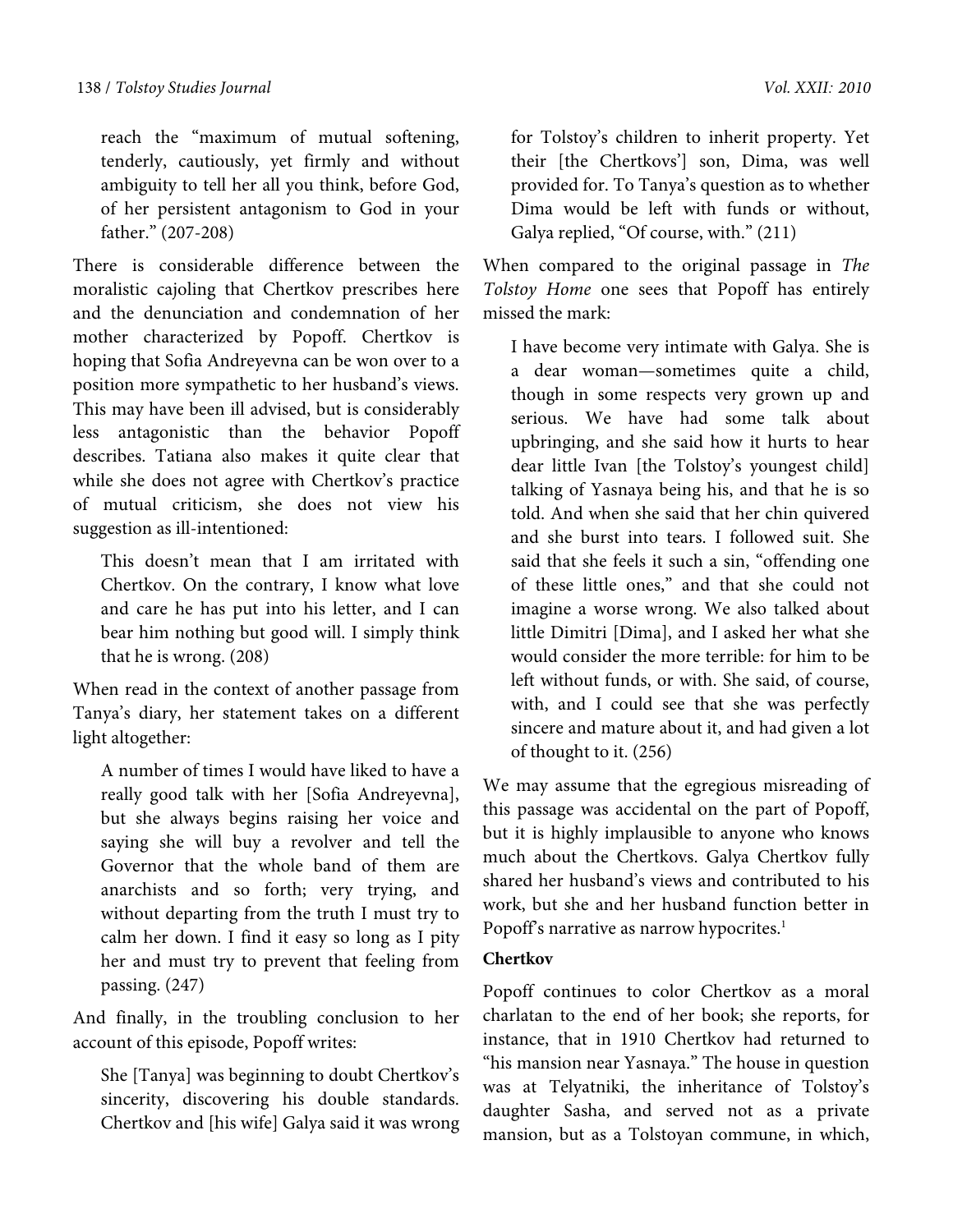as the newspapers reported at the time, everyone in the household shared a common table. Popoff's hostility toward Chertkov seems to have been absorbed in full strength from the pages of Sofia Andreyevna's memoirs and diaries. Indeed, one feels that the biographer is channeling her subject's enmity and has taken on a commission to settle a score. In the book's introduction, she writes, "Misconceptions about Sophia have penetrated most biographies, shaping our knowledge of Tolstoy. These all have one source: Chertkov." (3)

Popoff is not alone in finding fault with Chertkov—indeed the tradition was established during Tolstoy's lifetime—but Tolstoy's more subtle and attentive biographers have recognized a situation much more complex and morally ambiguous than what she describes here. In Popoff's one-sided account, Chertkov's actions appear reprehensible and Sofia Andreyevna's justified, when in truth, each provoked the other into unbecoming behavior. The Tolstoyan movement that Chertkov heads is similarly reduced to nothing more than an avaricious grasp of family property and loyalty. The Tolstoyans loom in her work as they did in Sofia Andreyena's consciousness—as scurrilous hangers on, living off the fat of Tolstoy's glory, feeding at his table and fawning on his daughters.

In fact, Tolstoyism was a broad movement advocating pacifism, vegetarianism, chastity, sobriety and renunciation of property rights. Sofia Andreyevna did not embrace this moralism in her husband, and could not abide those who adopted it in his name. Much of the conservative establishment of her day shared her view. The major newspaper at the turn of the century, the conservative New Time (Новое время), maintained a decidedly pro-Sofia Andreyevna position, viewing the Tolstoyans as misguided interlopers spoiling the writer's last years. Vasilii Rozanov wrote of the "venenum Chertkowi" that had poisoned Tolstoy's family life. (Розанов). This view became widespread among conservatives, and

was actively promoted by Sofia Andreyevna and her sons. When the Tolstoyans responded in kind, the public relations battle was on.

Biographers have long found it difficult to sort their way through the competing points of view. Characteristic of this difficulty is the treatment given the topic by Aylmer Maude, Tolstoy's first major English biographer, who had firsthand knowledge of the situation. Maude was not kindly disposed toward Chertkov, and in his biography joined Rozanov in charging that he "poisoned" the Tolstoy marriage. In an afterward to a later edition he adds commentary sharply critical of Chertkov's behavior following Tolstoy's death, including charges that Chertkov had edited out passages from Tolstoy's diaries that praised Sofia Andreyevna. In a second addendum, however, regarding Sofia Andreyevna's newly appearing diaries that he was co-editing, Maude concludes that perhaps Chertkov's attempts to control Tolstoy's manuscripts were ultimately justified by her behavior:

Her eagerness to place the worst possible interpretation on her husband's actions and motives makes her Diary distressing reading, and when she deals not with facts, but with what she supposes people may think about herself, her conjectures throw light chiefly on her own state of mind. (537)

Popoff takes much of this material at face value, and as a result often presents a very one-sided version of the story. Maude goes on to describe the sort of misrepresentation that can result from this method, and concludes by acknowledging the difficulty facing biographers in negotiating a fair account of what transpired. This is the territory that most biographers have occupied when treating Tolstoy's intimate circle. In this tradition, Chertkov typically takes blame for meddling in Tolstoy's writing and personal life, and more generally for steering Tolstoy onto a more narrow-minded moralistic course. He is often depicted as a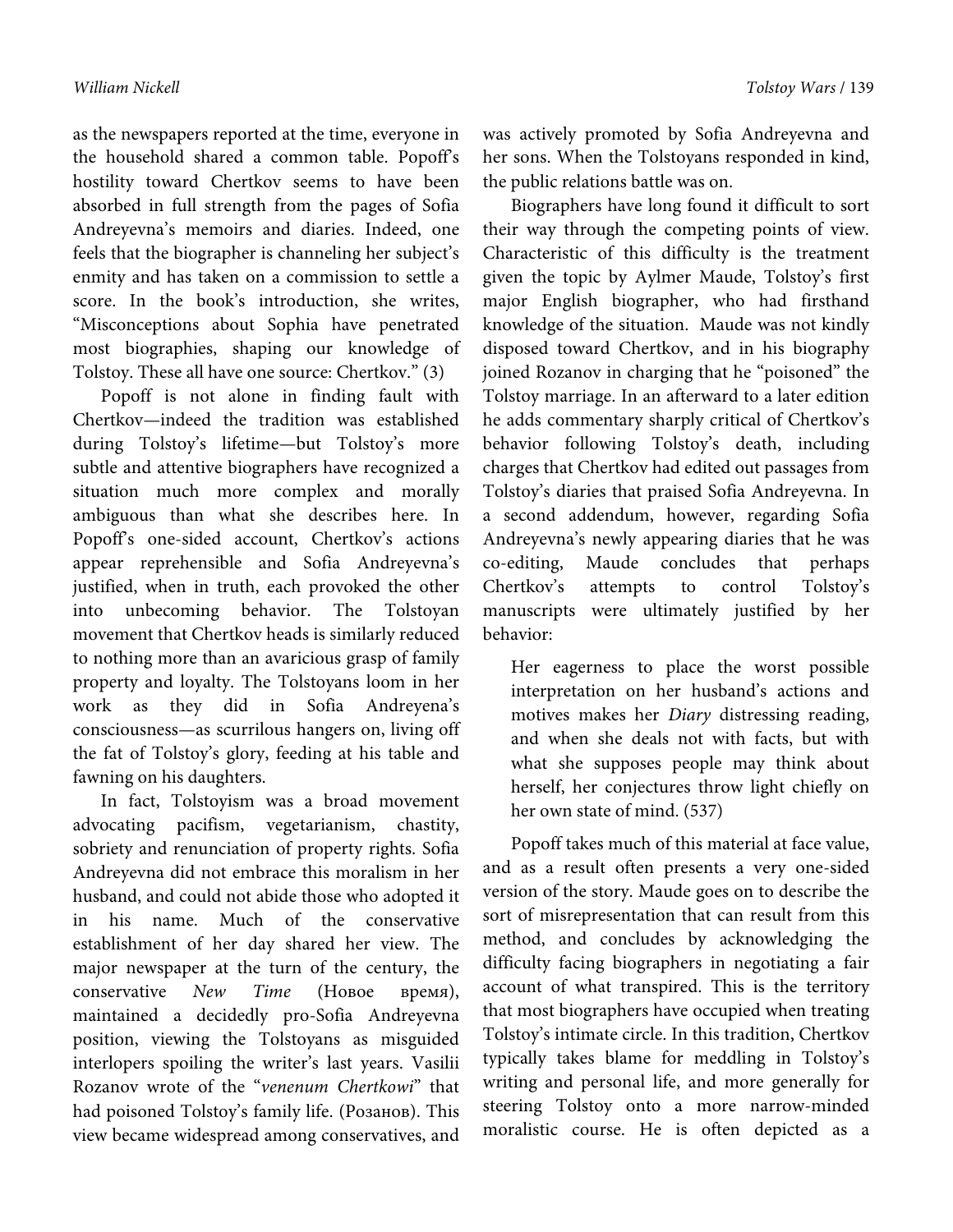moralistic scrivener whose influence hobbled a literary genius in the winter of his life. But most biographers also find fault with Sofia Andreyevna, whose actions clearly provoked the Tolstoyans to meddle in her family affairs.

Neither side trusted the other with Tolstoy's papers. Both believed that the historical record would be manipulated in order to tell the story that best supported their interests. At the heart of this conflict of interests were the opposing values that would be represented in the diaries and letters as Tolstoy discussed his family life and relationship with his wife. Tolstoy's followers saw his family life as a moral impediment—a legal and emotional bond that restricted him from being true to his own principles. They watched him repeatedly submit to his wife, and felt that he had compromised much including his moral authority, personal integrity and peace of mind—in order to fulfill his marital commitment. In their view he was a hen-pecked Jesus bowing to a morally inferior influence, a wife who insisted that he stop consorting with his disciples and spouting his moralistic prattle. That Tolstoy's followers saw him as the prophet of a new movement helps us understand their behavior, as well as Sofia Andreyevna's. It must have been unbearable for her to watch the veneration of her husband, whose faults she knew all too intimately.

Often Tolstoy's followers were better "Tolstoyans" than the author himself, which he openly acknowledged. He viewed his relationship with Chertkov as a spiritual brotherhood, in which each would help the other to live according to their shared principles. In some respects this had proven easier for Chertkov. Coming from a wealthy family engaged in the highest circles of social and political power, he had abandoned a promising military career and devoted the remainder of his life to the promotion of Tolstoy's ideas. Once Sofia Andreyevna explained her animosity to Chertkov by saying that she felt he had taken her husband away from her, to which Chertkov's mother answered: "And I have always been grieved that

your husband has taken my son away from me." (Final Struggle 148) Chertkov had in many respects abandoned his family and its values in order to take up his new life. He was probably motivated by some measure of moral vanity or vainglory, as Sofia Andreyevna charged, but he did provide tremendous energy to the cause.

# **Purloined Letters**

In distinction from Popoff, most Tolstoy biographers have assumed that Chertkov's devotion to this cause, if misguided, was at least in some part based in belief in its virtue, and that he was not motivated solely by literary greed and antipathy toward Sofia Andreyevna. In fairness to him, his reputation has suffered from some of the same tendencies that have tarnished Sofia Andreyevna's. Biographers have attempted to resolve moral ambiguities in Tolstoy's life by coloring those around him in broad lines.

Popoff counters this tendency by not only adopting Sofia Andreyevna's point of view, but by ignoring opposing views and even sources from Sofia Andreyevna's own archive that do not conform to her exonerating agenda. This is especially notable in the last pages of her book, where she obscures the events of the couple's last months together, the most acrimonious period of their marriage and a focal point for those who would describe the Tolstoy marriage as embattled. She follows Sofia Andreyevna's lead in holding up the early years of the Tolstoy marriage as counterevidence to the notion that it was an unhappy one, but in truth a significant part of the last thirty years of their marriage was unhappy, and by the end the couple was fighting desperately on a daily basis.

Popoff devotes only six pages of her long biography to the summer of 1910, when the Tolstoy marriage entered its final crisis. We cannot hope to understand this period by reading around it as Popoff does here. Meanwhile, there is no lack of documentation to provide this information. There were eight diaries being kept in the Tolstoy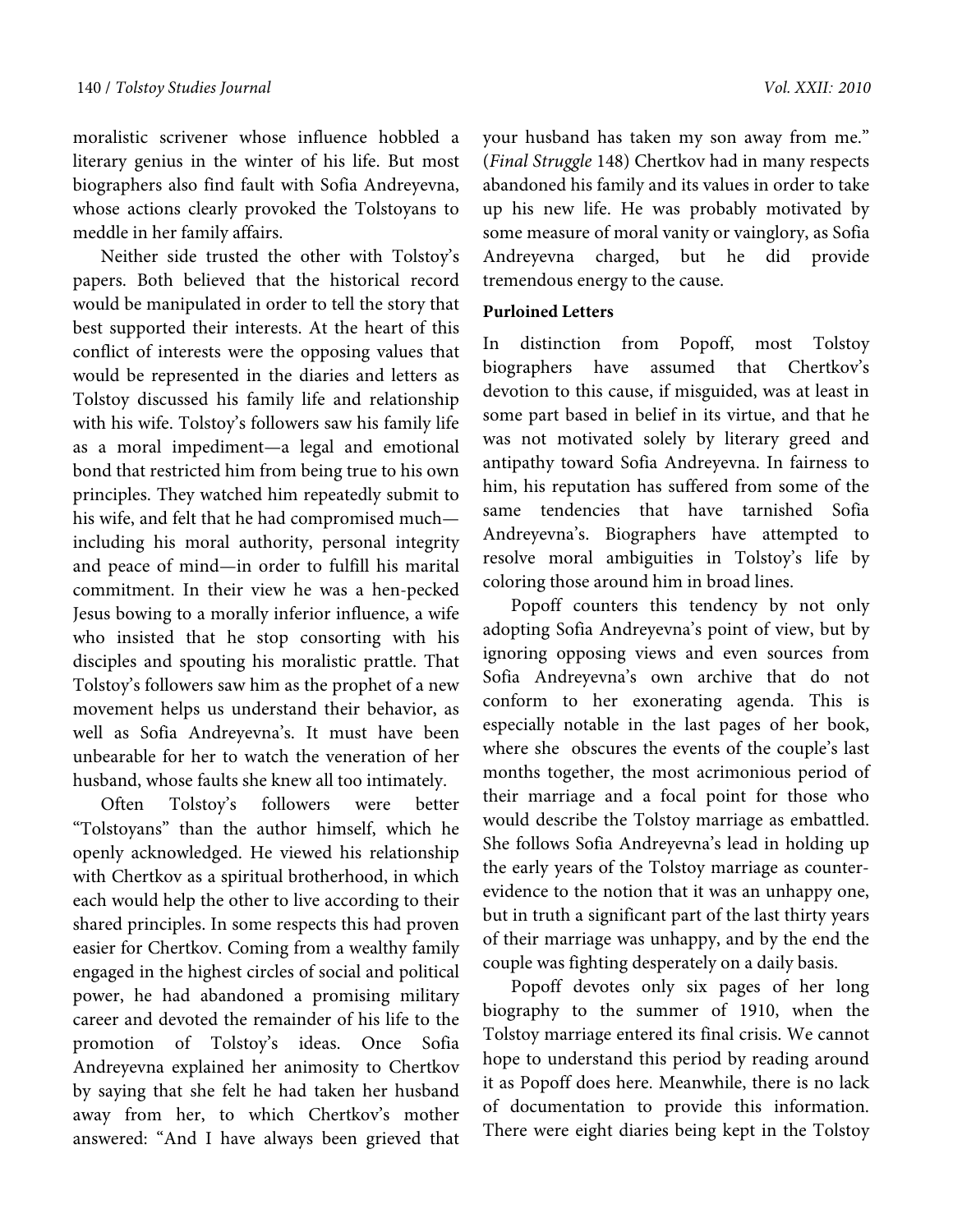household that year, and several of them have been published. Dushan Makovitsky's, in particular, record events in the household in great detail. More conspicuously absent in Popoff's work are references to Sofia Andreyevna's own diaries from this year, which were extensive and quite revealing. Popoff knows of these pages, and even quotes from them:

On June 22, she wrote in her diary, 'I am disgusted by his senile affection toward Chertkov… I want to die and am afraid of suicide… My heart, head, soul—everything hurts… Love is lost, ruined.'"

She follows this quote, however, with an unfortunate parenthetical comment—"This entry and others like it were never published for fear of compromising Tolstoy" (278).

In fact this entry and others like have been published, in the above-mentioned four-hundredpage volume in English, edited by Aylmer Maude and Sergei Tolstoy, the couple's son. The first edition appeared in English in 1936, and was reprinted in 1980. Apparently Popoff has not taken the time to locate this volume, but has instead consulted the incomplete 1985 volume by Cathy Porter or the censored Soviet edition of 1978 upon which it is based, which omit all entries between June 21 and October 26 of 1910—precisely the period most critical to understanding Tolstoy's departure.2 While Popoff infers that the omission of these pages is part of the "cover-up" engineered by Chertkov, it would be easier to argue that it was done to protect the reputation of both Tolstoys, husband and wife, and that the greater protection is afforded to Sofia Andreyevna. The 1910 diaries are not flattering to her, as she records in great detail her own unraveling behavior and its questionable motives. In my experience, the keepers of the Tolstoy archive have viewed themselves as custodians of his family legacy as well, and have maintained a kind of bourgeois discretion in order to maintain the reputations of both the Tolstoys.

We may view this as old-fashioned or paternalistic, but it is not censorship of the sort that Popoff alleges in her work.

The Maude/Tolstoy edition of Sofia Andreyevna's 1910 diary is an exception to this practice (carried out, characteristically, in the West). It is a fascinating read, as Sofia Andreyevna's diary entries are interpolated with Tolstoy's, while their eldest son Sergei, perhaps the one positioned most squarely in the middle between his mother and father, provides extensive commentary. The diary documents a battle that Popoff argues never took place, its pitch conveyed by passages like the following:

I want to kill Chertkov and drive a knife into his fat body in order to free Lev Nikolaevich's soul from his harmful influence. (Final Struggle 198)

She describes dissimulations, and acknowledges her awareness of what she is doing:

For three days I have taken nothing in my mouth, and that for some reason upsets everyone. But I cannot… The whole matter depends on the passion and strength of my duress. (157)

 In August of 1910 Sofia Andreyevna brandished pages from Tolstoy's 1851 diary that described his physical attraction to another young man in order to suggest that there was a secret basis for her jealousy of her husband's relationship with his follower. Chertkov's mother wrote her begging that she "bethink herself" and tear out of her soul "that evil and insanely monstrous feeling which causes so much suffering not only to my son and your husband, but to all those around you and in contact with you." Sofia Andreyevna answered: "Yes, I am insanely jealous of Lev Nikolaevich and will not yield him up" (204-205).

Sofia Andreyevna writes each day of a marriage in a state of conclusive struggle, and refers frequently to her fear that Tolstoy will leave. Popoff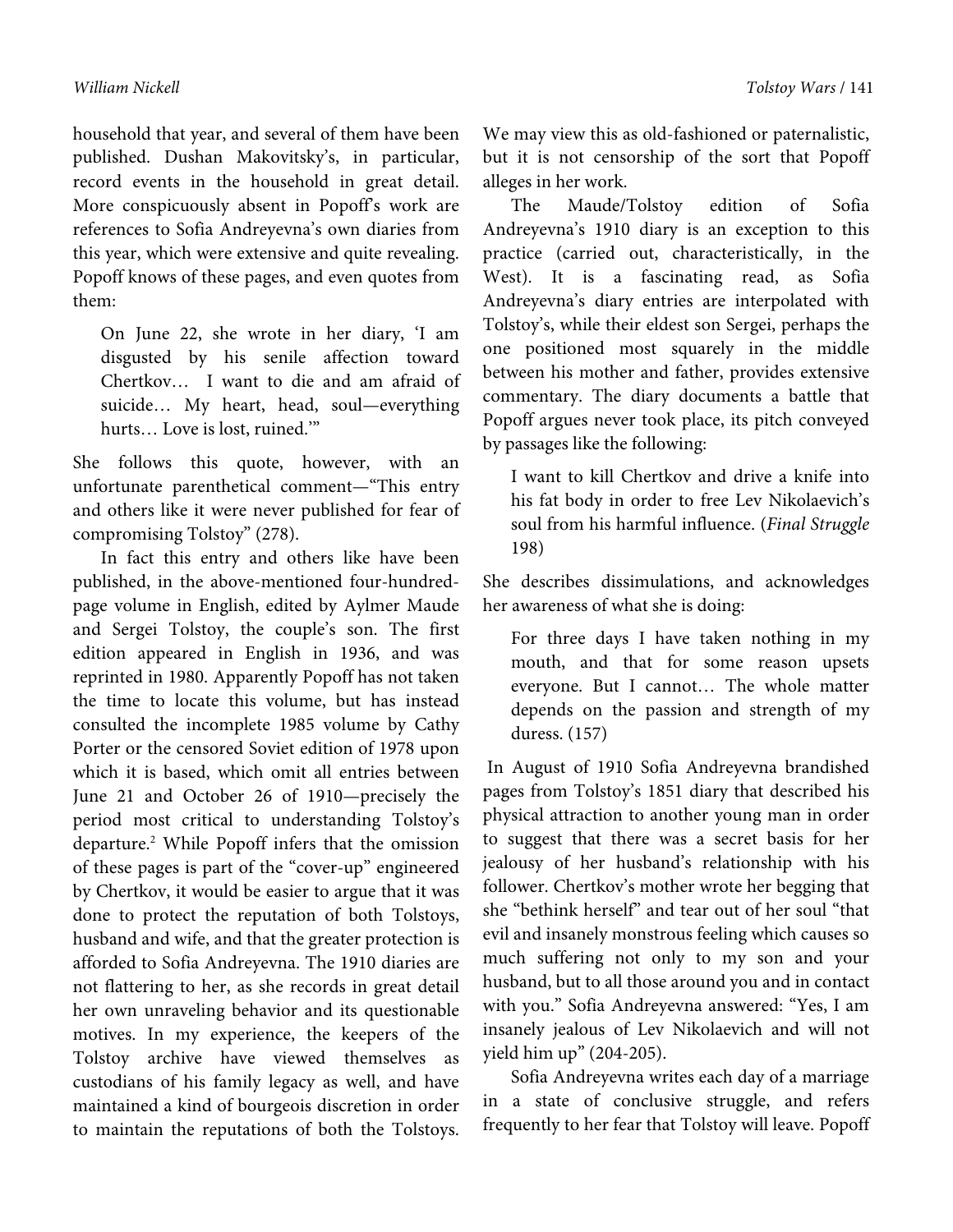treats this period in shorthand, omitting key events and misrepresenting others. Popoff reports that "Sasha treated her mother viciously and even spat at her during her attacks of hysteria and anxiety" (Popoff 281). Aleksandr Goldenweizer, who was present at the scene, writes clearly that Sasha had spit to the side.<sup>3</sup> (She was perhaps repeating a common Russian gesture, uttering "tfu," with a spitting motion to the side to express exasperation.) In a similar manner, Popoff's account of Tolstoy's stroke in the fall of 1910 describes the devoted attention that Sofia Andreyevna pays him, but neglects to mention that, in the heat of the moment, thinking that Tolstoy might die, she also ran to his room and took some documents from his desk. (Her daughter Tanya confronted her and she returned them.) Nor does Popoff report that Sofia Andreyevna was overcome with remorse and prayed aloud that Tolstoy not die from this attack, for which she blamed her own behavior. There are many more lapses of this sort in Popoff's account.

A "factual" biography of Sofia Andreyevna should, of course, take these diaries into account. They should be read alongside the memoirs and the other relevant material, as they not only give a picture of what was transpiring on a daily basis, but also reveal the representational strategies that affected how these events were consigned to history. Reading the 1910 diary, we quickly see that much of what Sofia Andreyevna writes there is addressed to us, her future reader, with a desperate sense of the fragility of her reputation. At the same time, much of what she writes is intended to provoke, and distorts her own better impulses toward her husband. It is a perverse document in this respect, displaying in abject form her overwrought, distended love.

I want to let my husband read all that is now going on in my soul, but when I think that this will only evoke his anger and will then certainly kill me, I am madly agitated, frightened, and torment myself... (Final 151)

I again had a severe attack of nerves and wanted to take opium, but once more I was afraid. I odiously deceived Lev Nikolaevich into thinking I had taken it, but immediately confessed the deception and sobbed bitterly, and then made an effort and controlled myself. It is so disgraceful and painful, but… no! I will say no more. I am ill and worn out. (160)

This is where Popoff could have given a more nuanced and ultimately more revealing reading. We can better understand Sofia Andreyevna and her marriage by looking squarely at all of her actions; she herself, after all, did not appear to fear being read in this way, leaving far more evidence of her erratic behavior in her own diaries than she ever had ever asked her husband to delete from his. This seems to be the way that she felt she could communicate her feelings—if she did not really want to commit suicide, then admitting that she had "odiously" feigned this desire might convince her husband and her future readers that she had been driven to a state of despair. These performances were the very texture of the Tolstoy marriage in its last days.

She may have justified these actions in her own mind by her belief that her husband and those wishing to build his cult were also disingenuous. She frequently argued that Tolstoy only professed his desire for poverty to gain personal glory, and that all the while he harbored a love, and even a need, for the comfort she provided. She viewed the Tolstoyan enterprise as a sham, built upon ideals that were not sustainable in practice. She was also justifiably disturbed that Tolstoy's circle often moved in secrecy around her (particularly in the case of the signing of his last will in 1910).

Perhaps in her mind this warrants her own deceptions during this last summer. Her actions became so contrived that her personal secretary Varvara Feokritova and her daughter Sasha both began keeping a record of them in order to expose her duplicity. Feokritova began this project after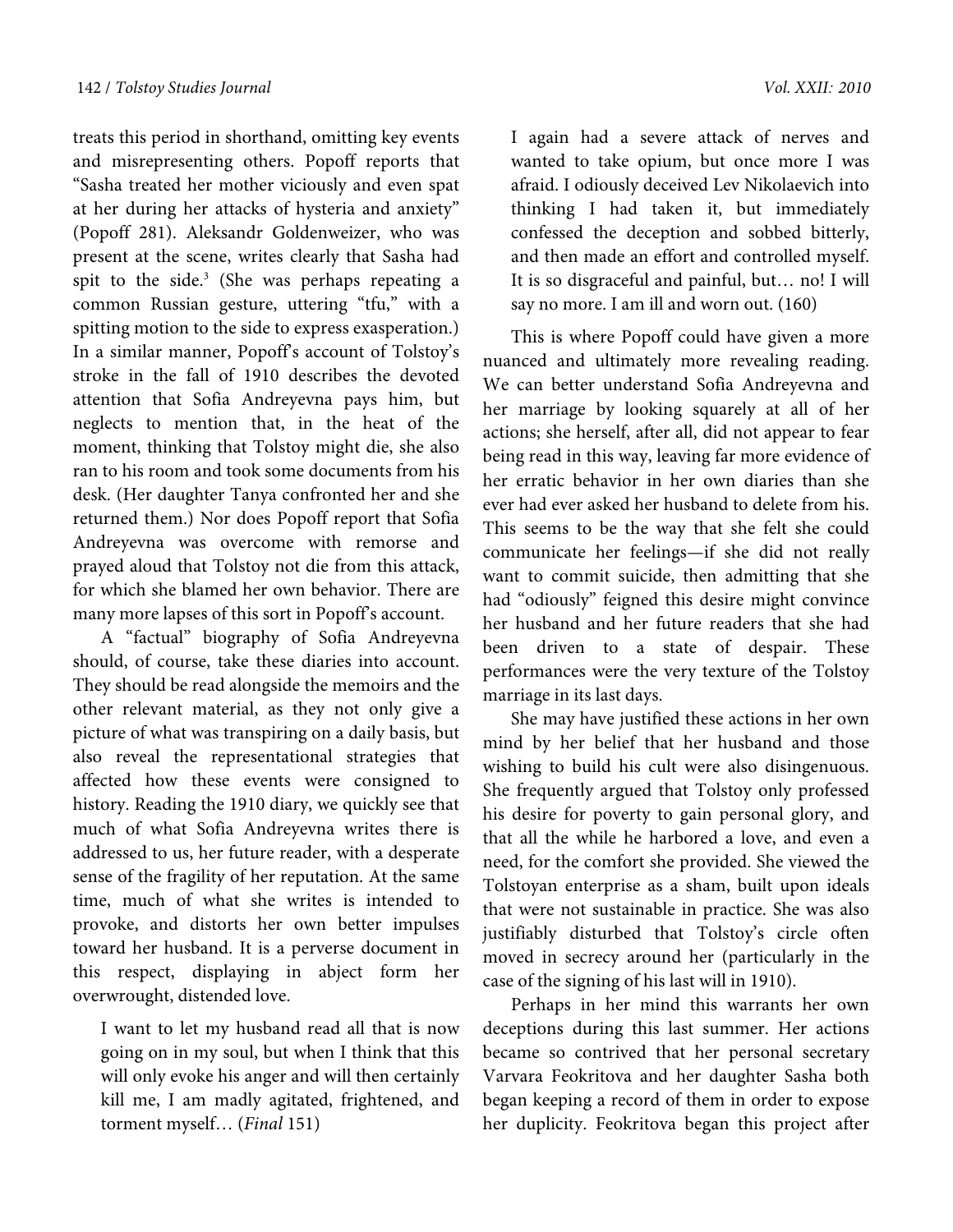one of Sofia Andreyevna's particularly boldfaced manipulations: Overcome by jealousy during her husband's visit with their daughter Tanya, a visit that also permitted him extended contact with Chertkov, Sofia Andreyevna begged him to return early. When Tolstoy declined, she wrote that she was dying, and forged a telegram in Feokritova's name verifying that the situation was indeed dire. Feokritova, meanwhile, saw that she was able to quickly return to a state of calm and explain her actions: Pity was the only way to move her husband to act. The diaries of Feokritova and Aleksandra describe similar behavior continuing over the course of that summer.

Sofia Andreyevna learned of the numerous diaries that were documenting her behavior, and saw her own accounts of what transpired as a means to counter them. She noted on July 16:

Having found out that I write my diary every day, all those around me are setting to work to scribble their diaries. They all want to expose me and accuse me and to prepare malicious material for use against me, because I have dared to defend my marital rights and because I want more confidence and love from my husband, and demand that the diaries [Tolstoy's] should be taken from Chertkov. (Final 162)

On one occasion, Chertkov warned Sofia Andreyevna that he could use the diaries to "unmask" her, and she similarly noted in her daybook: "I try very hard to expose Chertkov, and I shall succeed" (206).

Given these emotions, it is easy to understand how all parties were concerned with how history might portray them. This is why it is so important to read all of these documents in tandem—because there are so many vested interests and competing allegiances at play. To approach this history from a single point of view is to subscribe to an agenda.

Popoff believes that such an agenda has prevailed in the treatment of Sofia Andreyevna's legacy. Chertkov eventually acquired control of the Tolstoy archive and became editor of the definitive ninety-volume Jubilee edition of his works. In so doing, Popoff writes,

Chertkov, his appointees, and his successors would now control everything written about Tolstoy in Russia and censor positive comments about Sophia. In fact, letters and articles in her support could not be published until the end of the twentieth century and then only in marginal periodicals. (291)

Here Popoff echoes Sofia Andreyevna, who insisted that her attempts to keep Tolstoy's diaries out of Chertkov's hands were motivated by her desire to prevent a misrepresentation of her marriage from entering history.<sup>4</sup>

Popoff, unfortunately, implicates these tendencies into a web of anti-Sofia conspiracy that does not measure Sofia Andreyevna's own culpability in the course of events. For instance, Popoff writes that Chertkov "imposed a secret will on the ailing Tolstoy" (7) without providing adequate treatment of the motivations behind this secrecy. Tolstoy had outlined a will in his diary in 1895, in which he bequeathed his papers to his family and expressed his hope that they would renounce any royalties that might be gained from them.

> If you do this it will be good. And it will be good for you—but if you don't do it, that is your affair. It means that you weren't ready for it. That my works have been sold for the past ten years has been the hardest thing in my life. (53:16)

 The page was copied from his diary in 1901 by his daughter Masha, who had him sign it and then took it for safekeeping. When Sofia Andreyevna learned of it she insisted upon reading it, and eventually confiscated it and told Tolstoy that she would not comply with the wishes he expressed in it. As she explained to him, she saw no point in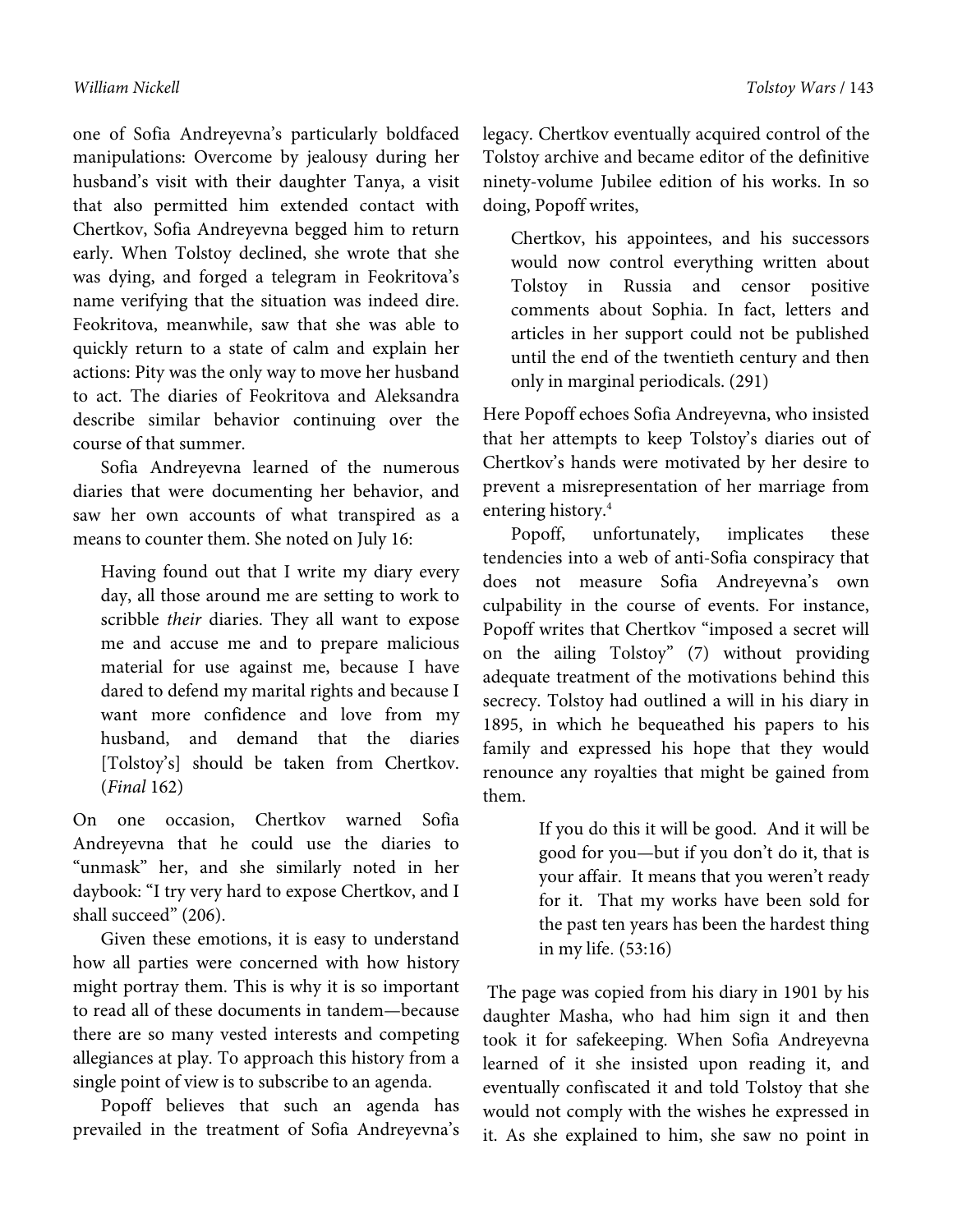changing after his death the agreement by which they had abided during his life. (According to her reasoning, he would be dead anyway, so what would be the point; Chertkov saw things differently, and was very concerned with the appearance of Tolstoy's legacy.) When the last will was written in the summer of 1910, Tolstoy's younger sons were visiting. They were fiercely protective of their mother and their inheritance, and when they suspected that the will had been written, discussed having their father declared mentally unfit in order to nullify it.

None of this is mentioned in Popoff's account, but it explains the belief in 1910 that a will would have to be kept secret. Tolstoy himself would regret this decision, writing on August 2, 1910: "I have understood my mistake quite fully. I ought to have summoned my heirs and announced my intentions, and not done anything secretly." (PSS 58:130) On other occasions, he would be convinced of the necessity of maintaining secrecy. We can only understand this ambivalence by looking at all of the circumstances that informed it.

### **Conclusion**

We are left facing a complex hermeneutic task. How do we extract the most truthful information from these competing histories? In this regard, Popoff is correct to draw our attention to the problem of Tolstoyan control of Sofia Andreyevna's legacy. The Tolstoyans were no doubt affected by their concern for the honor of their movement's founder as they handled the representation of his wife. But Popoff's work here goes too far in the opposite direction, and raises another perennial question: how do we protect history from what we want it to say?

Also problematic is Popoff's assertion that there has been an "official" biography of Sofia Andreyevna, over which Chertkov exerted control and which has continued to color views of the author's wife to the present. If such a canonical vision of Sofia Andreyevna exists, it has been

revised many times by subsequent biographers. I have six books on my shelf devoted to the Tolstoy marriage, and a number of others that deal extensively with the matter. It does not appear that an anti-Sofia bias persists in these works. Anne Edwards, author of the 1981 Sonya: The Life of the Countess Tolstoy, in fact takes up a position very similar to Popoff's. She views her subject as "an intelligent woman subjugated to a man who used her, drained her, made a villain of her." (Edwards) Cynthia Asquith's Married to Tolstoy is deeply sympathetic to Sofia Andreyevna; Louise Smoluchowski's Lev & Sonya concludes with a very moving picture of Sofia Andreyevna's last years at Yasnaya Polyana.

Often the authors of these works are explicit in their desire to maintain even-handed approach. Tikhon Polner's 1945 book Tolstoy and His Wife provides the perspective of a family friend with sympathy for both parties. As his translator writes in the introduction:

To him the problem of writing this book was not one of academic research. Rather it was one of exercising restraint and good judgment in the interpreting the character of a great man, and in telling the personal story of two people whom he loved and admired. (6)

The most recent chronicle of the Tolstoy marriage, by William Shirer, ends with a quote from the couple's daughter Tanya, who asks: "And who will take it upon himself to call one of them guilty?" (371) It is unfortunate that Popoff's book is being promoted and received as revelatory, when similar, and often more balanced, accounts have long existed.

It is clear in surveying the many works on the Tolstoys that there is in fact no canonical approach to their story. Opinions have long varied, and have continued to evolve in the context of changing cultural dynamics. When Tolstoy's moral philosophy had greater currency, his conflict with his wife very readily took the shape that it was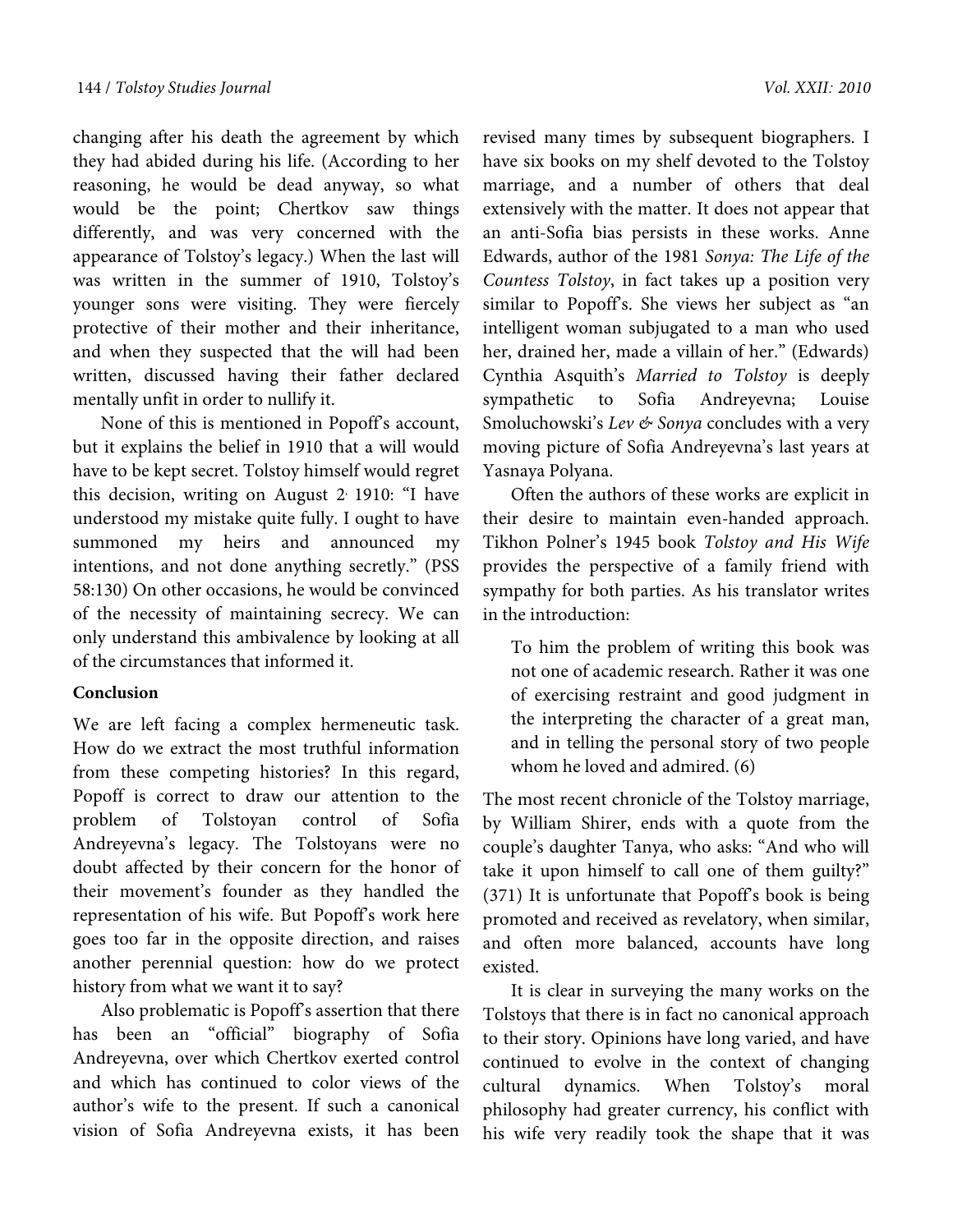given by Chertkov, who was not alone in seeing the great disparity between Tolstoy's family life and the ideals he so persuasively articulated. Indeed, Sofia Andreyevna acknowledged this problem many times in her own diaries and interviews. Chertkov may have been moved by ulterior motives in documenting this, but he was also maintaining a narrative that begged to be written in the culture of Tolstoyism. (Even then, however, Sofia Andreyevna had many defenders.) In the more recent context, other dimensions of the marriage have come to the fore, as biographers have considered the human cost of Tolstoy's moral imperatives. The wife and sons (and perhaps everyone, in the end) are subjected to the oppressive idea of the father, whose didactic voice attains a resonance that to some readers has appeared more patriarchal than universal.

These perspectives will continue to change, but as we revisit this history from new vantage points we should not obscure those elements of the story that do not conform to our revisionary objectives. We should consider Sofia Andreyevna's history with fresh eyes—she was indeed a talented woman who gave tremendously to her husband and cannot be held solely to blame for what transpired in her household in Tolstoy's last years. Open her memoirs and you see this immediately. But we should read all of her story, and avoid being so moved by sympathy for her that we fail to see her situation in all of its complexity. This is where things get really interesting, after all.

#### **Notes**

1. Tanya, meanwhile, does not appear to doubt their sincerity at all, and in reporting the above scene in her diary reinforces a point that she herself had made to a friend three months earlier: "I have had a talk with Vera about poverty. About how fine life is when you have nothing assured, and merely to be able to eat tomorrow you have to earn money. We talked about physical labor. And more than ever it became clear to me that it is indispensible for everybody, particularly for me."

(*Tolstoy Home* 247) At this juncture she was, like her father, strongly influenced by the philosophy of Henry George, and renounced ownership of her inherited estate, setting up a system of rent for the peasants who farmed it.

It might be noted here as well that English translations are less reliable than the original texts. This is particularly true of *The Tolstoy Home,* in which many passages from the original text are missing and others are badly garbled in the translation. I resort to these texts here in order to examine how Popoff has used them.

2. The recent second edition of the diaries has been revised to include these passages.

3. Goldenweizer writes that upon learning that Chertkov was coming, Sofia Andreyevna "seized her head in her hands and began to sob. Aleksandra Lvovna came in, saw her, spat to one side, and said: "How tired I am of this comedy!" (*Final* 176; also in Гольденвейзер 2: 157.)

4. Sofia Andreyevna was to a degree correct when she complained, "The last diaries were written for Chertkov and have lost their *sincerity* and truthfulness" (156). Though Tolstoy still recorded private thoughts there, he knew that they would be read by Chertkov and other Tolstoyans. How, Sofia Andreyevna wondered, could he give an honest account of his marriage when he knew that the first readers of his diary were now those who were categorically opposed to it? She wanted to maintain her role as a reader of the diaries to assure that she was fairly represented in them. Tolstoy understood her point of view—and so began a more complicated phase in his private papers. Tolstoy would sometimes confide something to Chertkov in a letter, and then ask him to destroy it after reading it. Chertkov subverted this intention—he complied, but photographed the pages before destroying them. Popoff argues that this is because he could not part with this evidence that was so critical to his perspective on the Tolstoy marriage.